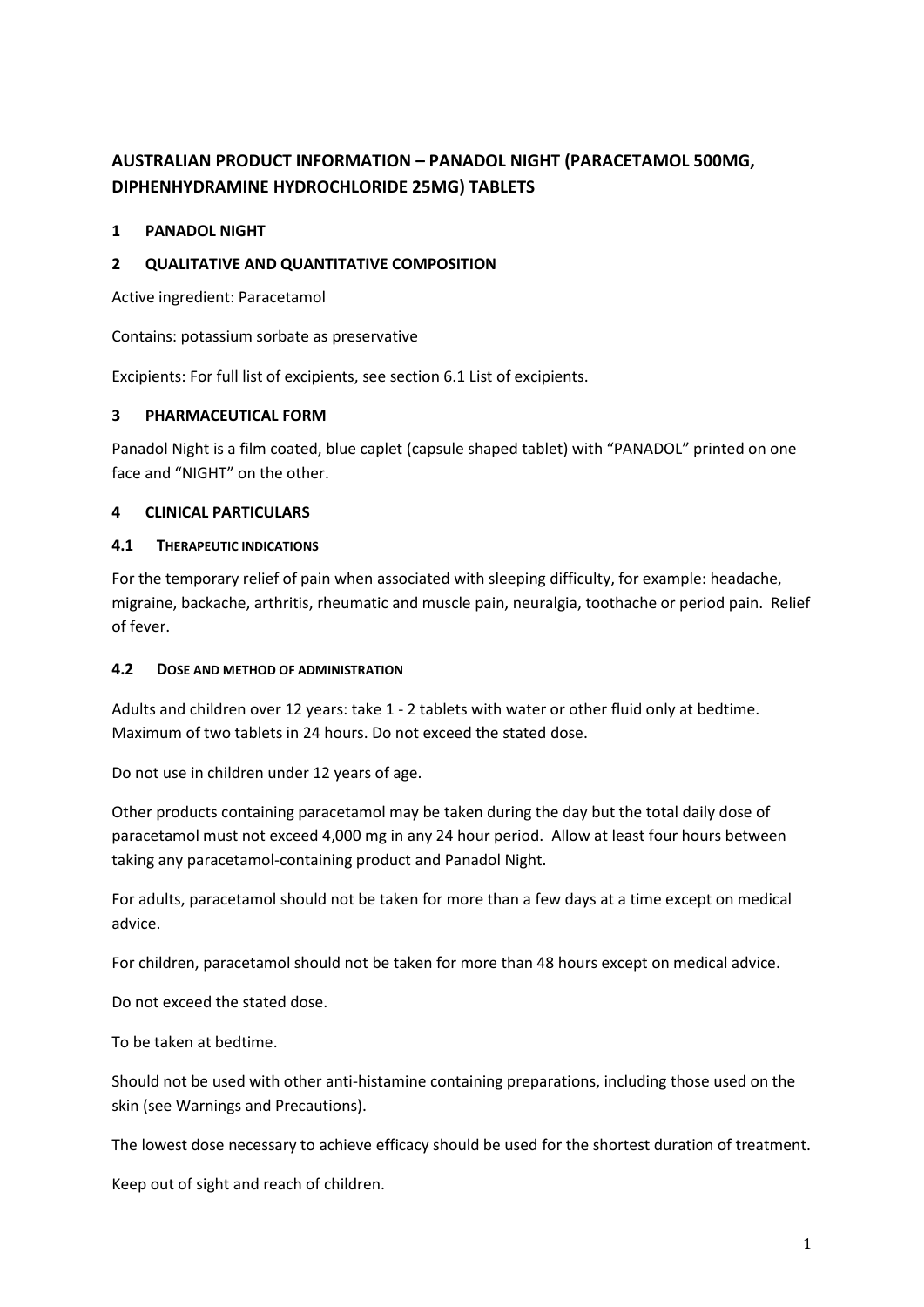# **4.3 CONTRAINDICATIONS**

Not for use in children 12 years of age and younger.

Hypersensitivity to paracetamol, diphenhydramine hydrochloride or to any of the excipients.

Diphenhydramine is contraindicated for use in patients with:

- Narrow-angle glaucoma
- Stenosing peptic ulcer
- Symptomatic prostatic hypertrophy
- Bladder neck obstruction
- Pyloroduodenal obstruction

Diphenhydramine is contraindicated for use in:

- Newborns or premature infants
- Lactating women
- Patients taking monoamine oxidase inhibitors (MAOIs)

See section 4.5 Interactions with other medicines for additional information.

#### **4.4 SPECIAL WARNINGS AND PRECAUTIONS FOR USE**

#### **Identified precautions**

Contains paracetamol. Do not use with any other paracetamol- containing products. The concomitant use with other products containing paracetamol may lead to an overdose.

Paracetamol overdose may cause liver failure which can lead to liver transplant or death.

Paracetamol and diphenhydramine hydrochloride should be used with care in patients with:

- Impaired hepatic function
- Impaired renal function

Underlying liver disease increases the risk of paracetamol-related liver damage. Patients who have been diagnosed with liver or kidney impairment must seek medical advice before taking this medication.

Avoid use with other antihistamine-containing preparations, including topical antihistamines and other cough and cold medicines.

Avoid concurrent use with alcohol, as diphenhydramine may increase the sedative effects of alcohol. Therefore alcohol should be avoided (see Interactions).

Avoid use in elderly patient with confusion. Use with caution in the elderly, who are more likely to experience adverse effects.

Medical advice should be sought before taking in patients with:

• Hepatic or renal impairment. Underlying liver disease increases the risk of paracetamolrelated liver damage.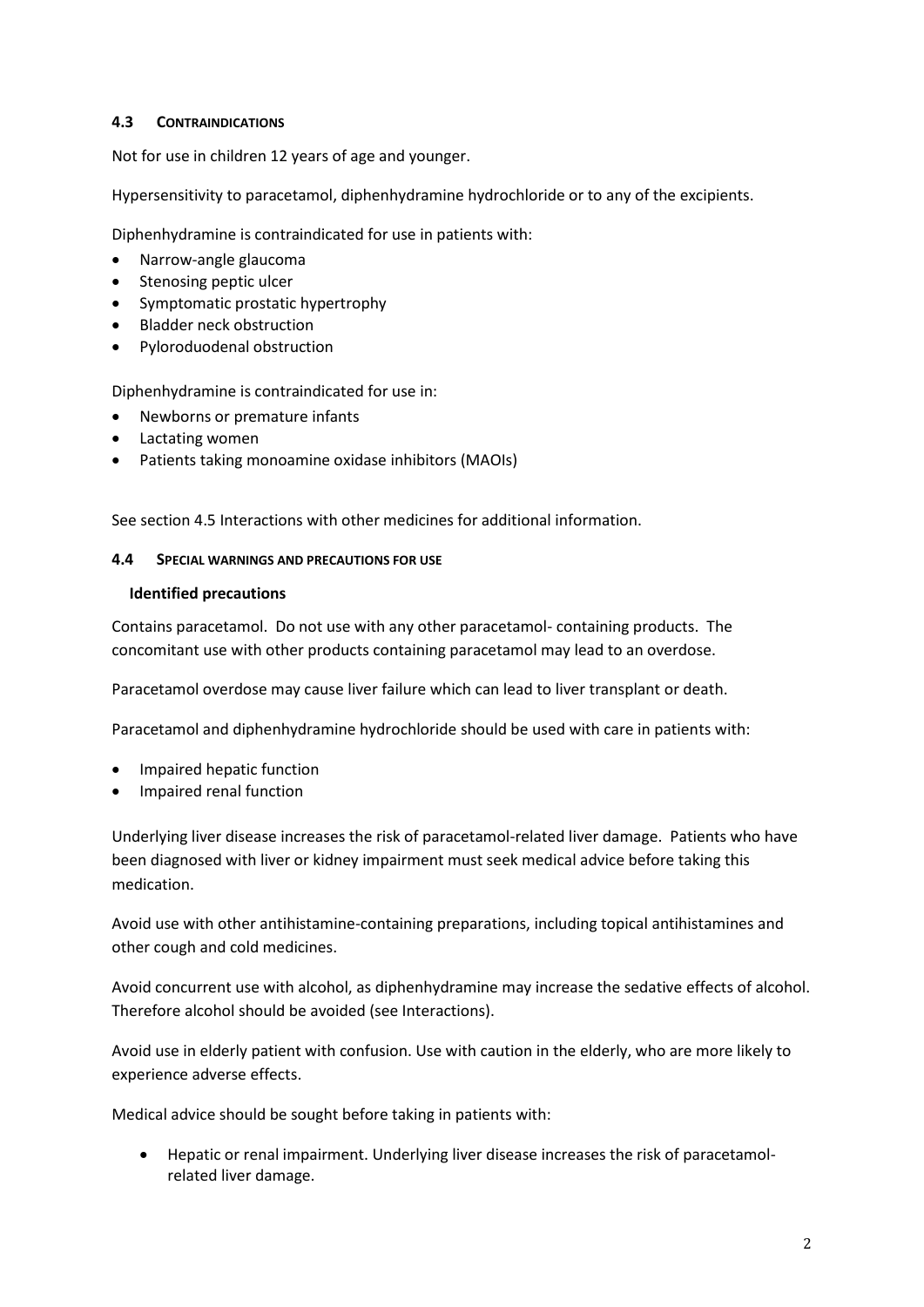- Glutathione depleted states as the sue of paracetamol may increase the metabolic acidosis.
- Concurrent use of drugs which cause sedation such as tranquilizers, hypnotics and anxiolytics as diphenhydramine may cause an increase in sedative effects (see interactions). Caution should be exercised in patients with epilepsy or seizure disorders, myasthenia gravis, prostatic hypertrophy, urinary retention, asthma, bronchitis and chronic obstructive pulmonary disease (COPD).

Diphenhydramine hydrochloride may cause drowsiness and may increase the effects of alcohol. Drowsiness may continue the following day. Those affected should not drive or operate machinery; alcohol should be avoided.

Do not take for more than 3 days without consulting a doctor. If symptoms persist, medical advice must be sought.

Use with caution with:

- Patients with epilepsy or seizure disorders, myasthenia gravis, narrow-angle glaucoma, prostatic hypertrophy, urinary retention, asthma, bronchitis and chronic obstructive pulmonary disease (CPOD), moderate to severe hepatic impairment and moderate to severe renal impairment.
- Monoamine oxidase inhibitors (MAOIs) or within 2 weeks of stopping an MAOI.
- Drugs with antimuscarinic properties e.g. atropine, tricyclics antidepressants

See section 4.5 Interactions with other medicines for additional information.

Cases of hepatic dysfunction/failure have been reported in patients with depleted glutathione levels, such as those who are severely malnourished, anorexic, have a low body mass index or are chronic heavy users of alcohol.

In patients with glutathione depleted states such as sepsis, the use of paracetamol may increase the risk of metabolic acidosis.

If symptoms persist, medical advice must be sought.

Keep out of sight and reach of children.

# **Use in hepatic impairment**

Paracetamol and diphenhydramine hydrochloride should be used with care in patients with:

• Impaired hepatic function

# **Use in renal impairment**

Paracetamol and diphenhydramine hydrochloride should be used with care in patients with:

• Impaired renal function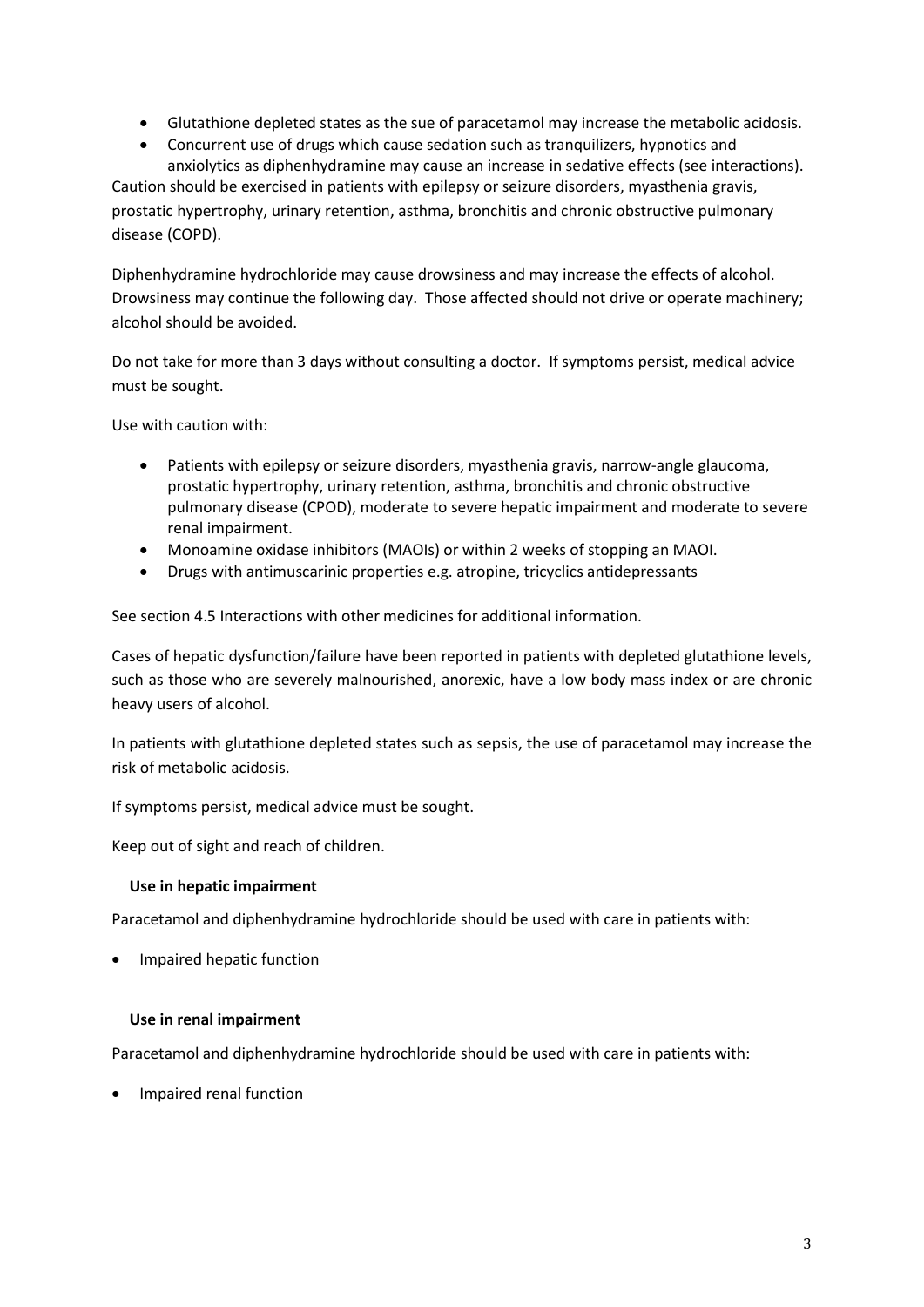# **Use in the elderly**

The elderly may experience paradoxical excitation with diphenhydramine. The elderly are more likely to have central nervous system (CNS) depressive side effects, including confusion. (See section 4.3 Contraindications.) Should not be taken by elderly patients with confusion and paradoxical excitation in the elderly (see Warning and precautions).

# **Paediatric use**

Children may experience paradoxical excitation with diphenhydramine.

### **Effects on laboratory tests**

No data available.

### **4.5 INTERACTIONS WITH OTHER MEDICINES AND OTHER FORMS OF INTERACTIONS**

The following interactions with paracetamol have been noted:

- The anticoagulant effect of warfarin and other coumarins may be enhanced by prolonged regular daily use of paracetamol with increased risk of bleeding. Anticoagulant dosage may require reduction if paracetamol and anticoagulants are taken for a prolonged period of time.
- Diphenhydramine may potentiate the sedative effects of alcohol and other CNS depressants (e.g. codeine, tranquilizers, hypnotics and anxiolytics) and other antihistamines (see Warning and Precautions).
- Paracetamol absorption is increased by substances that increase gastric emptying, eg metoclopramide.
- Paracetamol absorption is decreased by substances that decrease gastric emptying, eg propantheline, antidepressants with anticholinergic properties and narcotic analgesics.
- Paracetamol may increase chloramphenicol concentrations.
- The risk of paracetamol toxicity may be increased in patients receiving other potentially hepatotoxic drugs or drugs that induce liver microsomal enzymes such as alcohol and anticonvulsant agents.
- Paracetamol excretion may be affected and plasma concentrations altered when given with probenecid.
- Colestyramine reduces the absorption of paracetamol if given within 1 hour of paracetamol.
- As diphenhydramine has some anticholinergic activity, the effects of some anticholinergic drugs may be potentiated. This may result in tachycardia, dry mouth, blurred vision, gastrointestinal disturbances, urinary retention and headaches (see Warnings and Precautions).

The following interactions with diphenhydramine hydrochloride have been noted:

- Central nervous system (CNS) depressants (alcohol, sedatives, opioid analgesics, hypnotics) may cause an increase in sedation effects.
- Monoamine oxidase inhibitors (MAOIs) and tricyclic antidepressants (TCAs) may prolong and intensify the anticholinergic and CNS depressive effects.
- Diphenhydramine is an inhibitor of the cytochrome p450 isoenzyme CYP2D6. Therefore, there may be a potential for interaction with drugs that are primarily metabolised by CYP2D6, such as metoprolol and venlafaxine.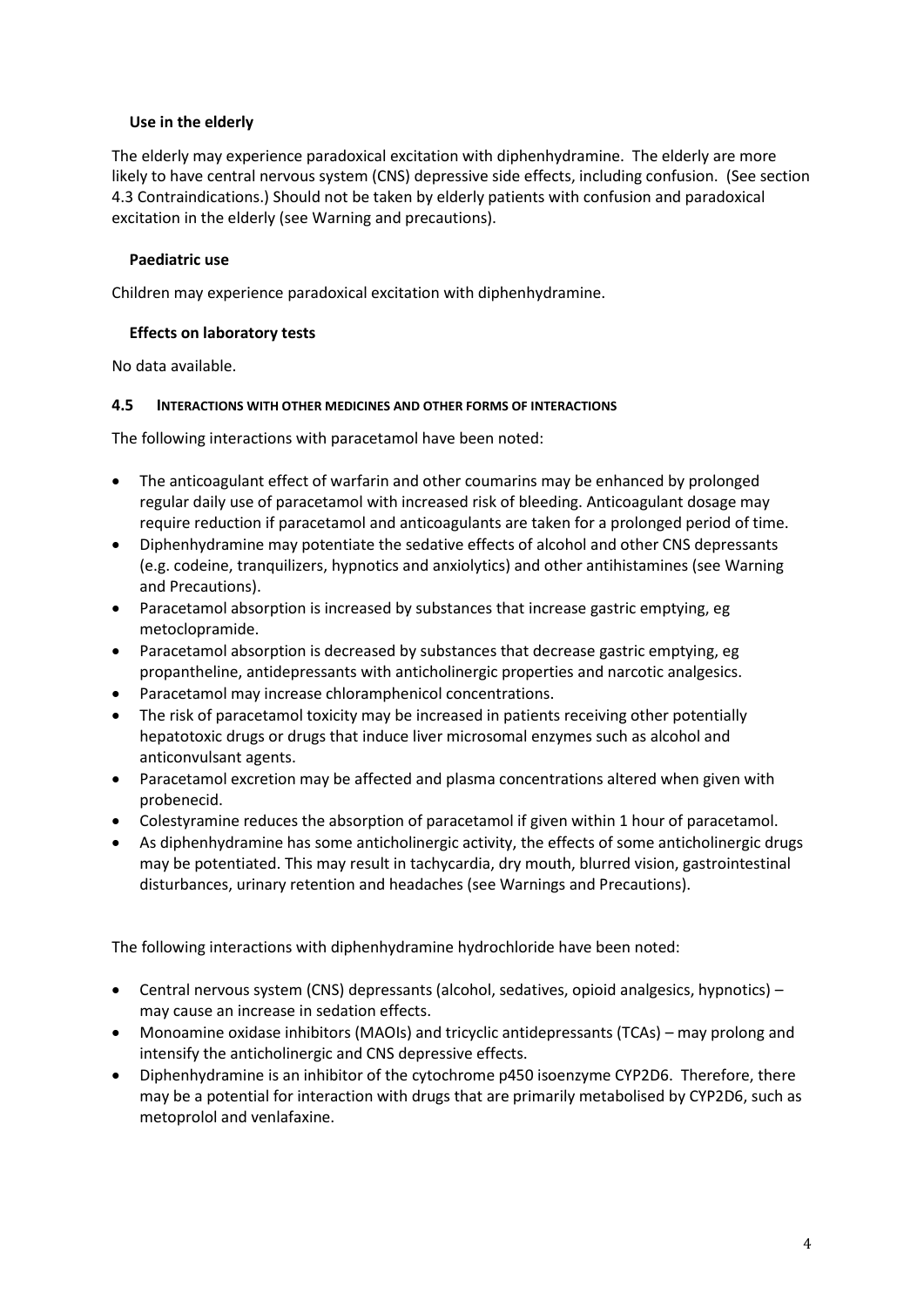Avoid use with other antihistamine-containing preparations including topical preparations and cough and cold medicines.

# **4.6 FERTILITY, PREGNANCY AND LACTATION**

# **Effects on fertility**

No data available.

# **Use in pregnancy – Pregnancy Category A**

Both paracetamol and diphenhydramine have been taken by a large number of pregnant women and women of childbearing age without any proven increase in the frequency of malformations or other direct or indirect harmful effects on the foetus having been observed.

This product should not be used during pregnancy without medical advice.

Use of sedating antihistamines during the third trimester may result in reactions in the newborn or premature neonates.

# **Use in lactation.**

Panadol Night should not be used whilst breast feeding without medical advice.

Paracetamol is excreted in small amounts (< 0.2%) in breast milk. Maternal ingestion of paracetamol in usual analgesic doses does not appear to present a risk to the breastfed infant.

Diphenhydramine is excreted in breast milk. Therefore it is not recommended for breastfeeding mothers unless the potential benefits to the patient are weighed against the possible risk to the infant.

# **4.7 EFFECTS ON ABILITY TO DRIVE AND USE MACHINES**

Panadol Night may cause drowsiness, dizziness, blurred vision, cognitive and psychomotor impairment which can seriously affect the patient's ability to drive or operate machinery. If affected, do not drive or operate machinery.

# **4.8 ADVERSE EFFECTS (UNDESIRABLE EFFECTS)**

# **Reporting suspected adverse effects**

Reporting suspected adverse reactions after registration of the medicinal product is important. It allows continued monitoring of the benefit-risk balance of the medicinal product. Healthcare professionals are asked to report any suspected adverse reactions at [www.tga.gov.au/reporting](http://www.tga.gov.au/reporting-problems)[problems.](http://www.tga.gov.au/reporting-problems)

# Paracetamol

Side effects of paracetamol are rare and usually mild, although haematological reactions have been reported. Skin rashes and hypersensitivity reactions occur occasionally. Overdosage with paracetamol, if left untreated, can result in severe, sometimes fatal liver damage and rarely, acute renal tubular necrosis.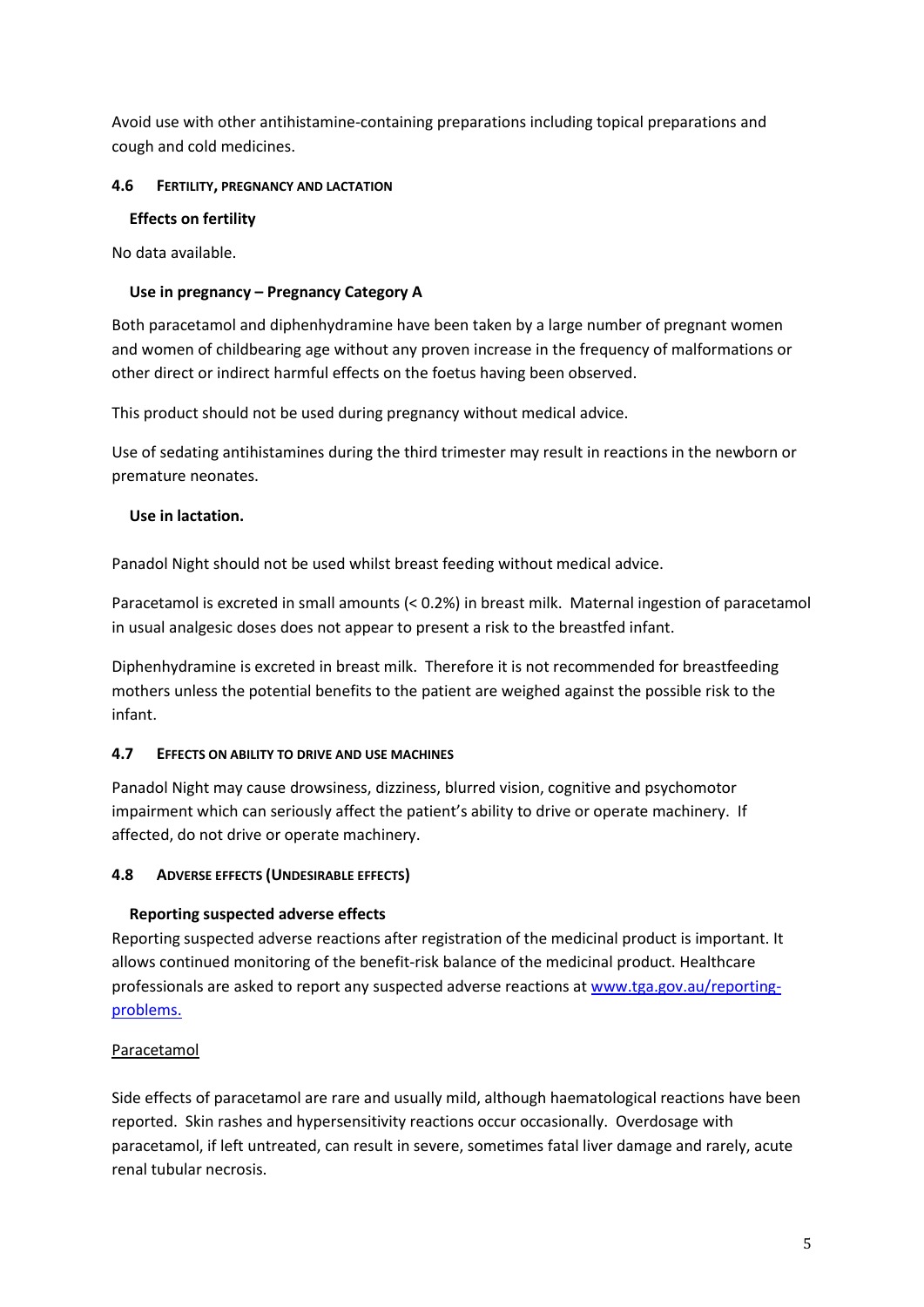Adverse events from historical clinical trial data are both infrequent and from small patient exposure. Accordingly, events reported from extensive post-marketing experience at therapeutic/labelled dose and considered attributable are tabulated below by System Organ Class and frequency.

As the adverse reactions identified from post-marketing use are reported voluntarily from a population of uncertain size, the frequency is not known but likely to be very rare.

| <b>Body System</b>                                 | <b>Undesirable Effect</b>                                                                                                                                                     |
|----------------------------------------------------|-------------------------------------------------------------------------------------------------------------------------------------------------------------------------------|
| Blood and lymphatic system<br>disorders            | Thrombocytopenia                                                                                                                                                              |
| Immune system disorders                            | Anaphylaxis<br>Cutaneous hypersensitivity reactions including, among others,<br>skin rashes, angioedema and Stevens Johnson syndrome and<br><b>Toxic Epidermal Necrolysis</b> |
| Respiratory, thoracic and<br>mediastinal disorders | Bronchospasm in patients sensitive to aspirin and other NSAIDs                                                                                                                |
| Hepatobiliary disorders                            | Hepatic dysfunction                                                                                                                                                           |

Table 1: Paracetamol post marketing data

# **Diphenhydramine**

# Central nervous system (CNS) effects

CNS depressive effects of diphenhydramine hydrochloride include sedation and impaired performance (impaired driving performance, poor work performance, incoordination, reduced motor skills and impaired information processing). Performance may be impaired in the absence of sedation and may persist the morning after a night-time dose.

CNS stimulatory effects of diphenhydramine may include anxiety, hallucinations, appetite stimulation, muscle dyskinesias and activation of epileptogenic foci.

High doses of diphenhydramine may cause nervousness, tremor, insomnia, agitation and irritability.

# Anticholinergic effects

Side effects of diphenhydramine associated with cholinergic blockage include dryness of the eyes, mouth and nose, blurred vision, urinary hesitancy and retention, constipation and tachycardia.

Adverse reactions that have been observed in clinical trials and which are considered to be common or very common are listed below. The frequency of other adverse reactions identified during postmarketing use is not known but these reactions are likely to be uncommon or rare.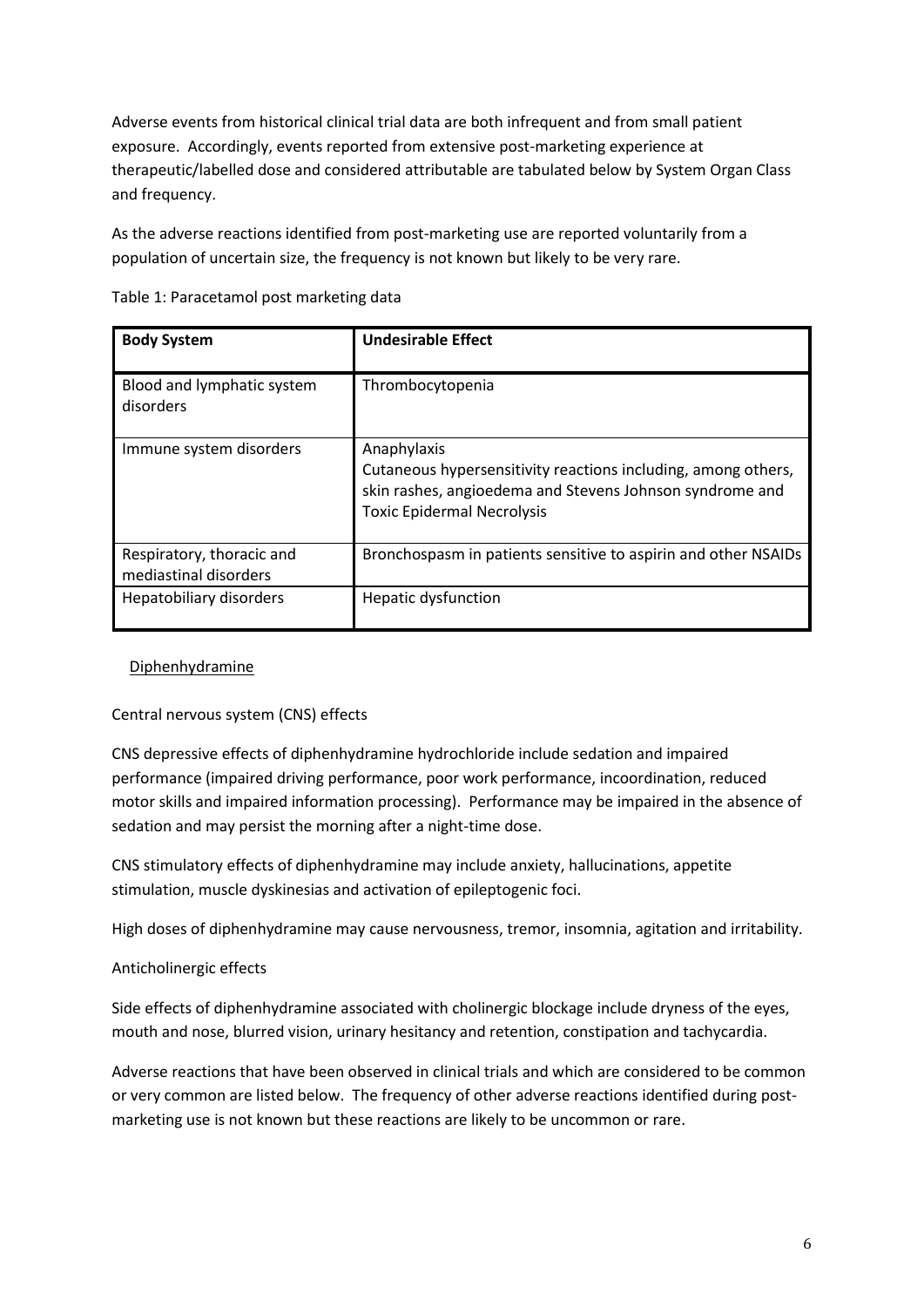Table2: Diphenhydramine post marketing data

| <b>Body System</b>                                      | <b>Undesirable Effect</b>                                              |                                                                                          |  |
|---------------------------------------------------------|------------------------------------------------------------------------|------------------------------------------------------------------------------------------|--|
| General disorders and<br>administration site conditions | Common:<br>$(1/10 - 1/100)$                                            | Fatigue                                                                                  |  |
| Immune system disorders                                 | Not known:                                                             | Hypersensitivity reaction including<br>rash, urticaria, dyspnoea and<br>angioedema       |  |
| Psychiatric disorders                                   | Not known:                                                             | Confusion, paradoxical excitation (eg<br>increased energy, restlessness,<br>nervousness) |  |
|                                                         | The elderly are more prone to confusion and paradoxical<br>excitation. |                                                                                          |  |
| Nervous system disorders                                | Common:<br>$(1/10 - 1/100)$ disturbance in attention,                  | Sedation, drowsiness,<br>unsteadiness, dizziness                                         |  |
|                                                         | Not known:                                                             | Convulsions, headache,<br>paraesthesia, dyskinesias                                      |  |
| Eye disorders                                           | Not known:                                                             | <b>Blurred vision</b>                                                                    |  |
| Cardiac disorders                                       | Not known:                                                             | Tachycardia, palpitations                                                                |  |
| Respiratory, thoracic &<br>mediastinal disorders        | Not known:                                                             | Thickening of bronchial secretions                                                       |  |
| <b>Gastrointestinal disorders</b>                       | Common:<br>$(1/10 - 1/100)$                                            | Dry mouth                                                                                |  |
|                                                         | Not known:                                                             | Gastrointestinal disturbance including<br>nausea, vomiting                               |  |
| Musculoskeletal and connective<br>tissue disorders      | Not known:                                                             | Muscle twitching                                                                         |  |
| Renal and urinary disorders                             | Not known:                                                             | Urinary difficulty, urinary retention                                                    |  |
|                                                         |                                                                        |                                                                                          |  |

# **4.9 OVERDOSE**

For information on the management of overdose, contact the Poisons Information Centre on 13 11 26 (Australia).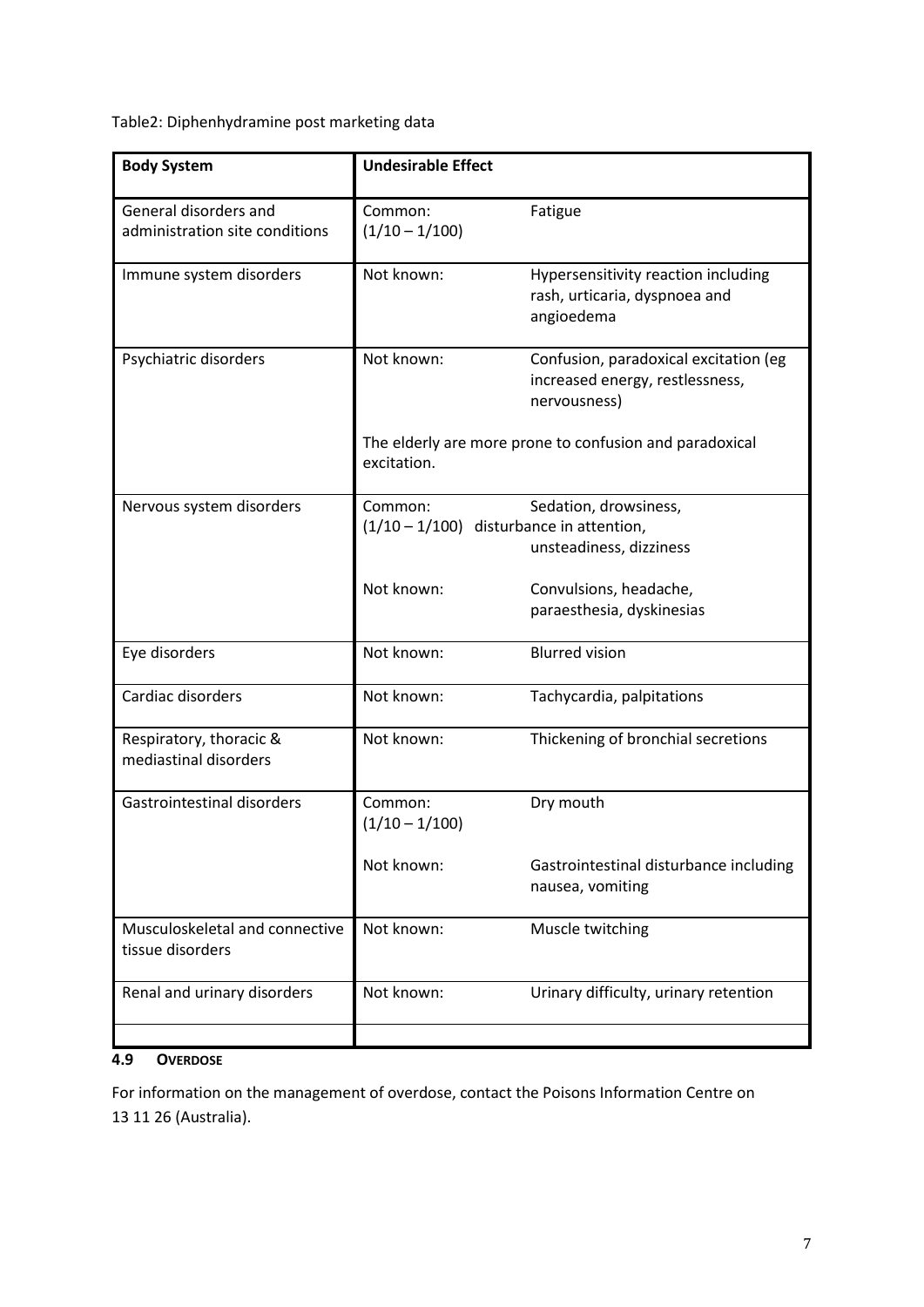If an overdose is taken or suspected, immediately contact the Poisons Information Centre (in Australia, call 131 126; in New Zealand call 0800 764 766) for advice, or go to a hospital straight away even if you feel well because of the risk of delayed, serious liver damage.

Paracetamol overdose may cause liver failure which can lead to liver transplant or death. Acute pancreatitis has been observed, usually with hepatic dysfunction and liver toxicity.

Diphenhydramine overdose is likely to result in effects similar to those listed under adverse reactions. Additional symptoms may include mydriasis, fever, flushing, agitation, tremor, dystonic reactions, hallucinations and ECG changes. Large overdose may cause rhabdomyolysis, convulsions, delirium, toxic psychosis, arrhythmias, coma and cardiovascular collapse.

### **Treatment**

# Paracetamol

Immediate medical management is required in the event of overdose, even if symptoms of overdose are not present. Administration of N-acetylcysteine or methionine may be required.

# Diphenhydramine

Treatment should be supportive and directed towards specific symptoms. Convulsions and marked CNS stimulation should be treated with parenteral diazepam.

### **5 PHARMACOLOGICAL PROPERTIES**

### **5.1 PHARMACODYNAMIC PROPERTIES**

# **Mechanism of action**

#### Paracetamol

Paracetamol is a p-aminophenol derivative that exhibits analgesic and antipyretic activity. It does not possess anti-inflammatory activity. Paracetamol is thought to produce analgesia through a central inhibition of prostaglandin synthesis.

The lack of peripheral prostaglandin inhibition confers important pharmacological properties such as the maintenance of the protective prostaglandins within the gastrointestinal tract. Paracetamol is, therefore, particularly suitable for patients with a history of disease or on concomitant medication, where peripheral prostaglandin inhibition would be undesirable (such as, for example, those with a history of gastrointestinal bleeding or the elderly).

# Diphenhydramine hydrochloride

Diphenhydramine hydrochloride competes with histamine at central and peripheral histamine<sub>1</sub>receptor sites, preventing the histamine-receptor interaction and subsequent mediator release.

Diphenhydramine is a highly lipophilic molecule that readily crosses the blood-brain barrier.

Diphenhydramine is highly selective for histamine<sub>1</sub>-receptors but has little effect on histamine<sub>2</sub> or histamine<sub>3</sub> receptors. Diphenhydramine also activates 5-hydroxytryptamine (serotonin) and  $\alpha$ adrenergic receptors and blocks cholinergic receptors.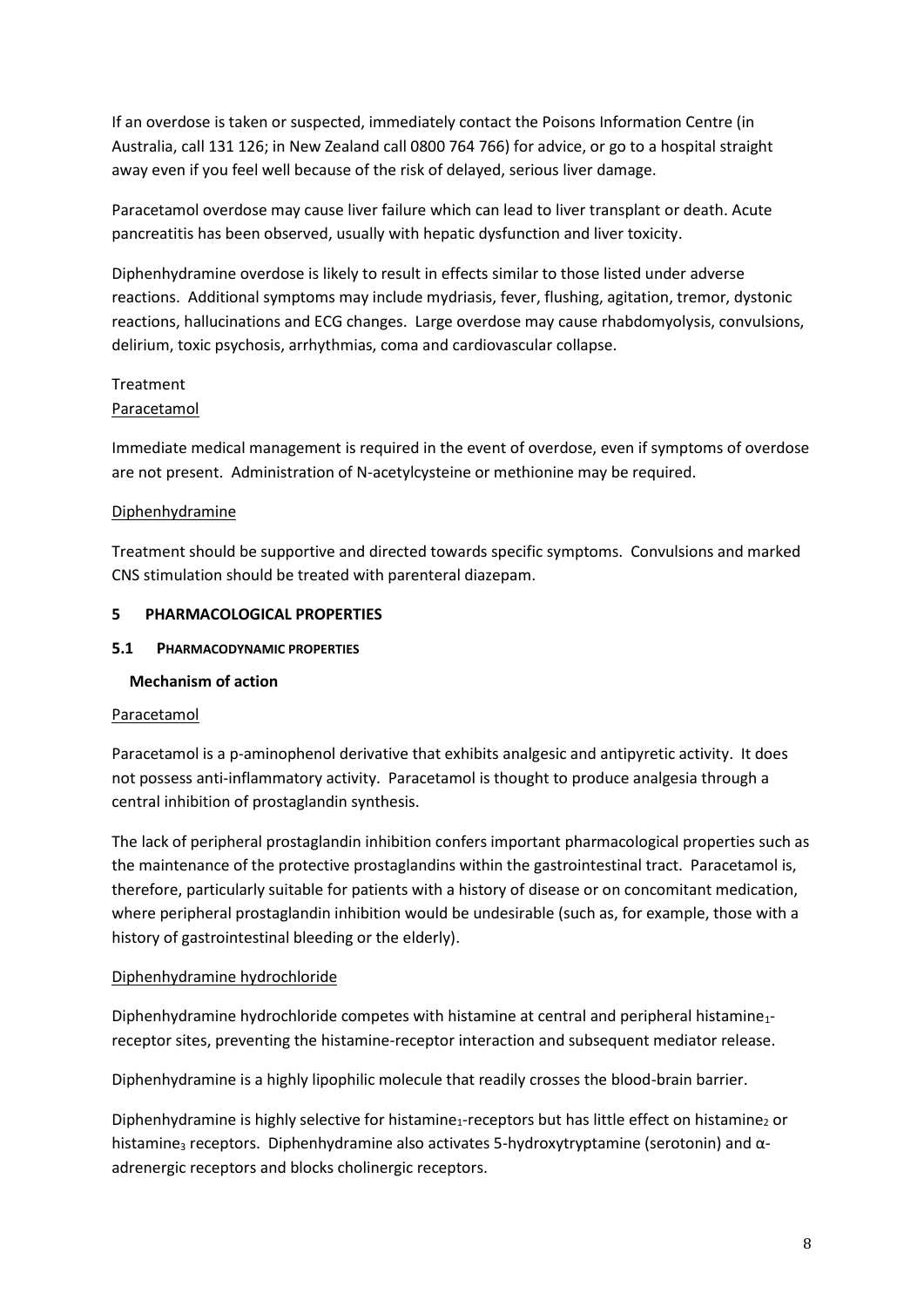Diphenhydramine is effective in reducing sleep onset (ie time to fall asleep) and increasing the depth and quality of sleep.

# **Clinical trials**

No data available.

# **5.2 PHARMACOKINETIC PROPERTIES**

### **Absorption**

# Paracetamol

Paracetamol is readily absorbed from the gastrointestinal tract with peak plasma concentrations occurring about 10 to 60 minutes after oral administration

### Diphenhydramine hydrochloride

Diphenhydramine hydrochloride is well absorbed from the gastro-intestinal tract, although high firstpass metabolism appears to affect systemic availability. Peak plasma concentrations are achieved about 1 to 4 hours after oral administration. The sedative effect also appears to be maximal within 1-3 hours after administration of a single dose. It is positively correlated with the plasma drug concentration.

### **Distribution**

# Paracetamol

Paracetamol is distributed into most body tissues. Plasma protein binding is negligible at usual therapeutic doses but increases with increasing doses.

# Diphenhydramine hydrochloride

Diphenhydramine is widely distributed throughout the body, including the CNS. It crosses the placenta and has been detected in breast milk. Diphenhydramine is highly (approx 80-85%) bound to plasma proteins.

# **Metabolism**

# Paracetamol

Paracetamol is metabolised extensively in the liver and excreted in the urine mainly as inactive glucuronide and sulfate conjugates. Less than 5% is excreted unchanged. The metabolites of paracetamol include a minor hydroxylated intermediate which has hepatotoxic activity. This intermediate metabolite is detoxified by conjugation with glutathione, however, it can accumulate following paracetamol overdosage (more than 150 mg/kg or 10 g total paracetamol ingested) and if left untreated can cause irreversible liver damage.

Paracetamol is metabolised differently by premature infants, newborns, infants and young children compared to adults, the sulfate conjugate being predominant.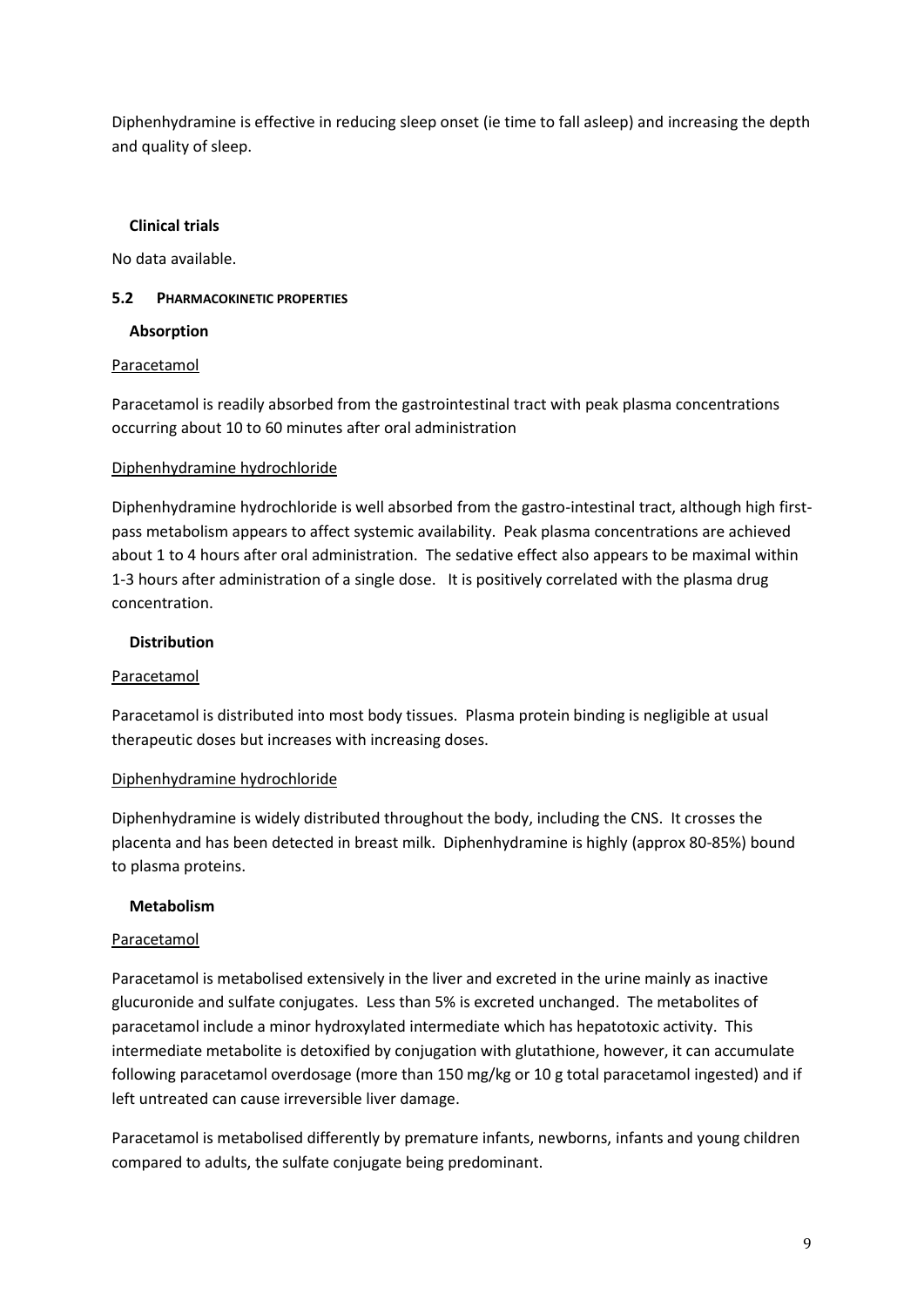# Diphenhydramine hydrochloride

Metabolism is extensive, mainly in the liver. Multiple cytochrome p450 enzymes contribute to the metabolism of diphenhydramine, including CYP2D6. The drug is metabolised principally to diphenylmetoxyacetic acid and is also dealkylated. It undergoes first-pass metabolism in the liver and only about 40-60% of an oral dose reaches systematic circulation as unchanged diphenhydramine. The metabolites are conjugated with glycine and glutamine and excreted in urine.

### **Excretion**

### Paracetamol

The elimination half-life varies from about 1 to 3 hours.

### Diphenhydramine hydrochloride

Diphenhydramine is excreted mainly in the urine as metabolites; little (about 1%) is excreted as unchanged substance. The elimination half-life has been reported to range from 2.4 to 9.3 hours in healthy adults. The terminal elimination half-life is prolonged in liver cirrhosis.

### **5.3 PRECLINICAL SAFETY DATA**

### **Genotoxicity**

No data available.

# **Carcinogenicity**

No data available.

# **6 PHARMACEUTICAL PARTICULARS**

#### **6.1 LIST OF EXCIPIENTS**

Starch-maize, starch-pregelatinised maize, povidone, potassium sorbate, magnesium stearate, talcpurified, cellulose-microcrystalline, water-purified, carnauba wax and Opadry II 85G60844 Blue.

#### **6.2 INCOMPATIBILITIES**

Incompatibilities were either not assessed or not identified as part of the registration of this medicine.

#### **6.3 SHELF LIFE**

In Australia, information on the shelf life can be found on the public summary of the Australian Register of Therapeutic Goods (ARTG). The expiry date can be found on the packaging.

#### **6.4 SPECIAL PRECAUTIONS FOR STORAGE**

Store below 30°C. Protect from moisture. Keep out of reach of children.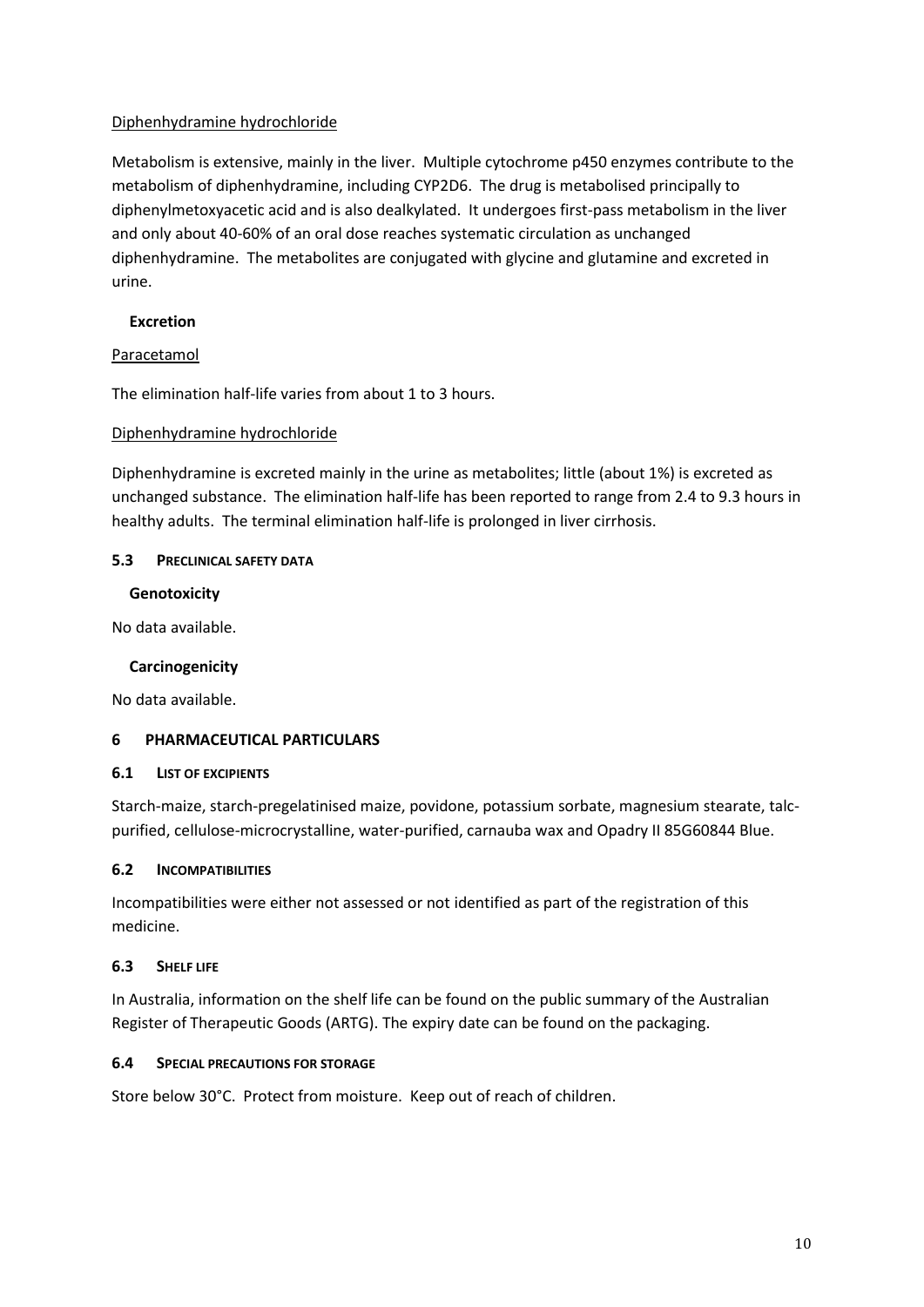#### **6.5 NATURE AND CONTENTS OF CONTAINER**

#### **Panadol Night is available in packs of 20 containing two blisters of 10 caplets each.**

#### **6.6 SPECIAL PRECAUTIONS FOR DISPOSAL**

In Australia, any unused medicine or waste material should be disposed of in accordance with local requirements.

#### **6.7 PHYSICOCHEMICAL PROPERTIES**

**Chemical structure**



#### **CAS number**

Paracetamol: 103-90-2

Diphenhydramine Hydrochloride: 147-24-0

#### **7 MEDICINE SCHEDULE (POISONS STANDARD)**

S3 Pharmacist Only Medicine

#### **8 SPONSOR**

GlaxoSmithKline Consumer Healthcare 82 Hughes Avenue Ermington NSW 2115

Telephone: 02 9684 0888 Website: www.gsk.com.au **9 DATE OF FIRST APPROVAL** 

Panadol Night (AUST R 167596) 16 DEC 2009